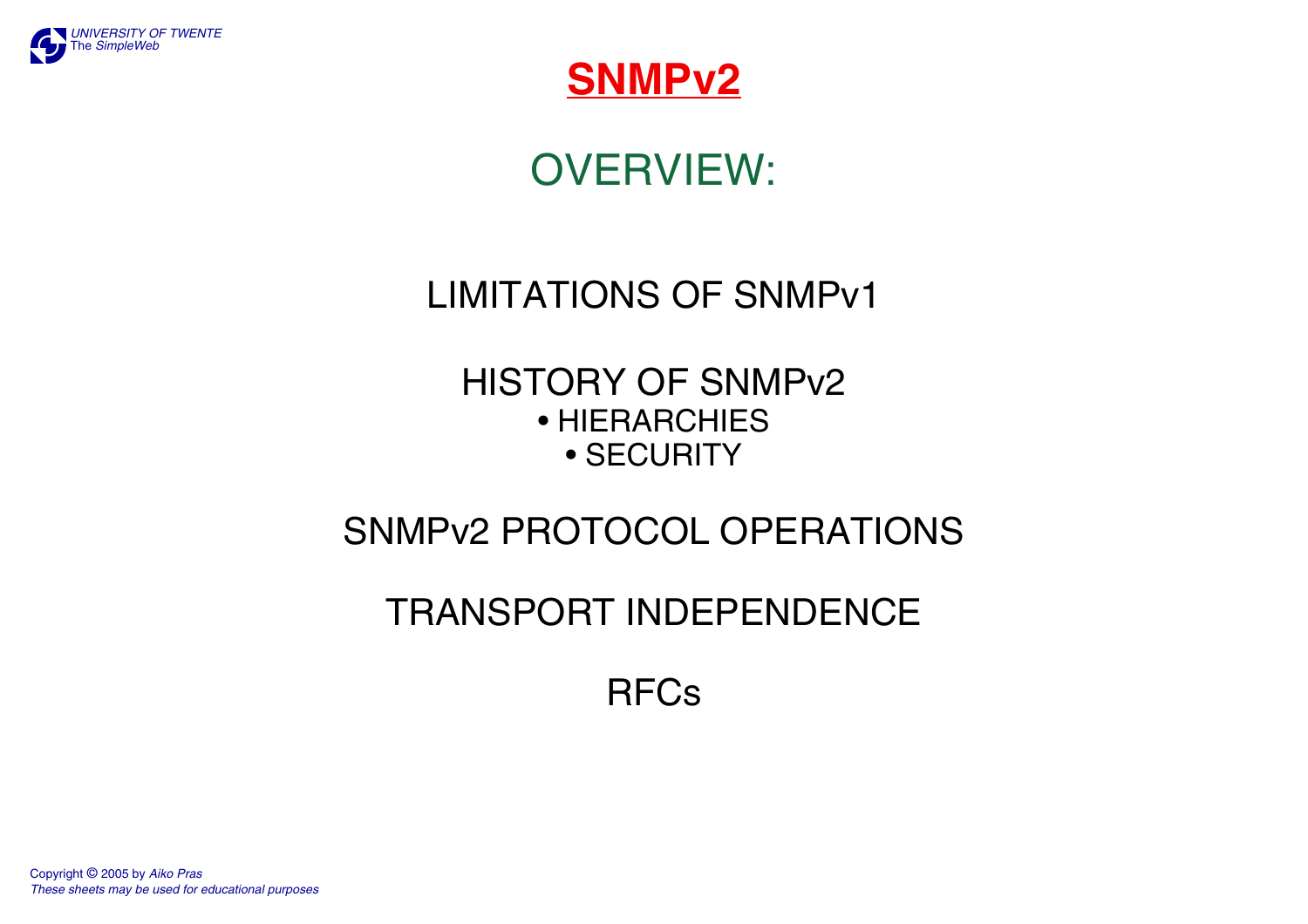

## **LIMITATIONS OF SNMPv1**

- LIMITED ERROR CODES
- LIMITED NOTIFICATIONS
- LIMITED PERFORMANCE
- TRANSPORT DEPENDENCE
	- LACK OF HIERARCHIES
		- LACK OF SECURITY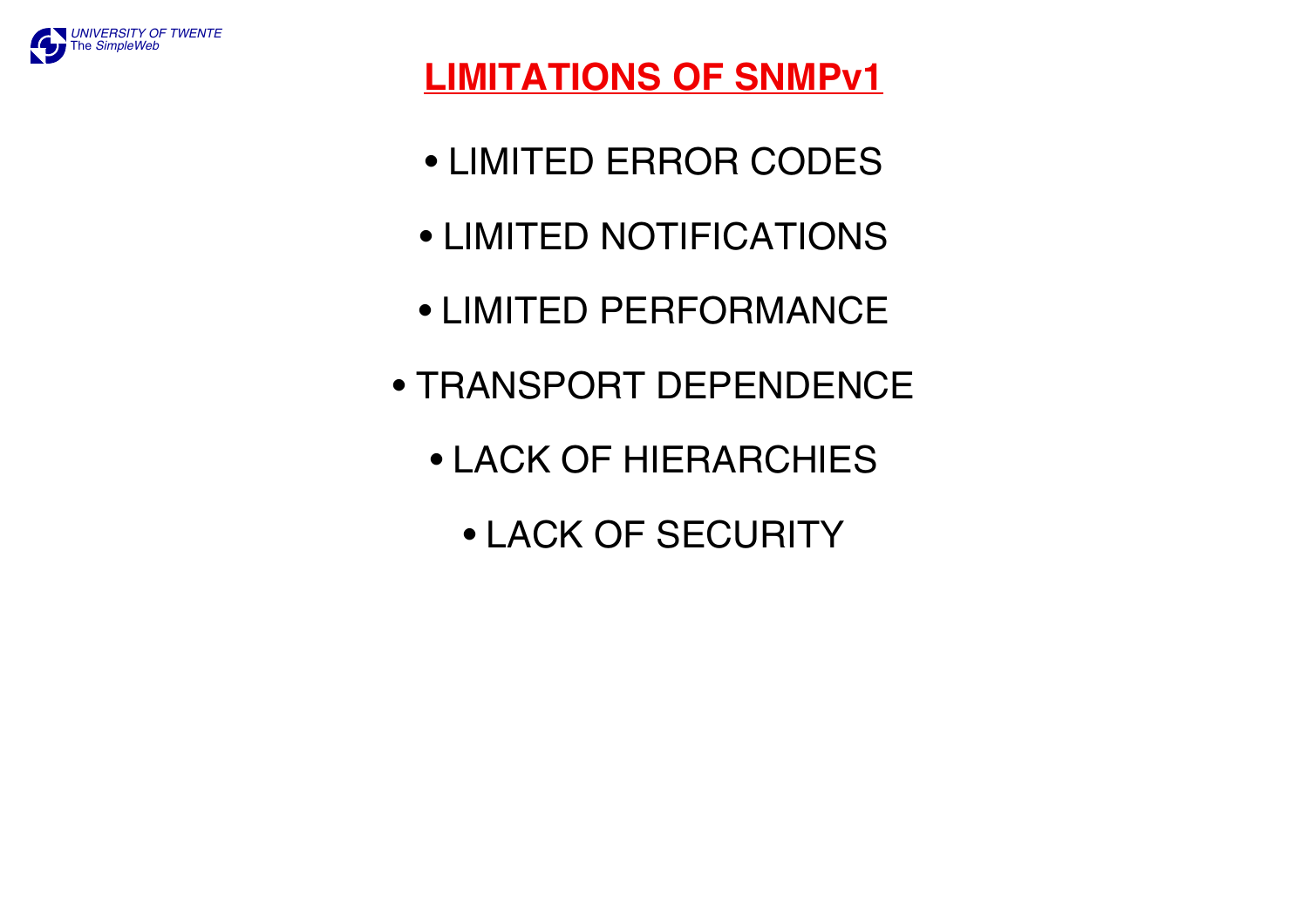

## **HISTORY OF SNMPv2**

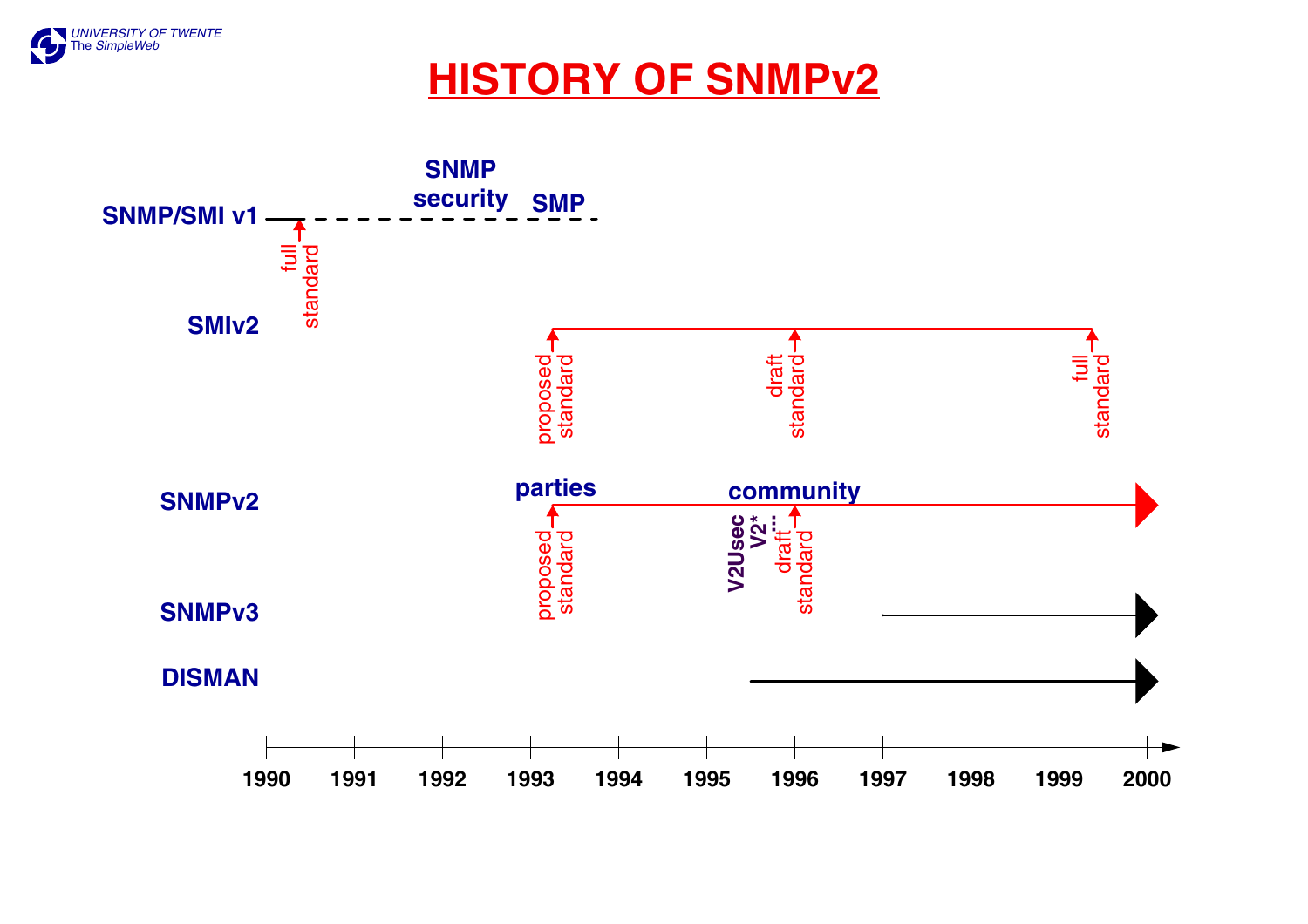

## **HIERARCHIES: ORIGINAL IDEA**

## MANAGER TO MANAGER (M2M) MIB



• STANDARD MIB APPROACH

• LIMITED FUNCTIONALITY

• RUN-TIME BEHAVIOUR MUST BE DEFINED AT IMPLEMENTATION TIME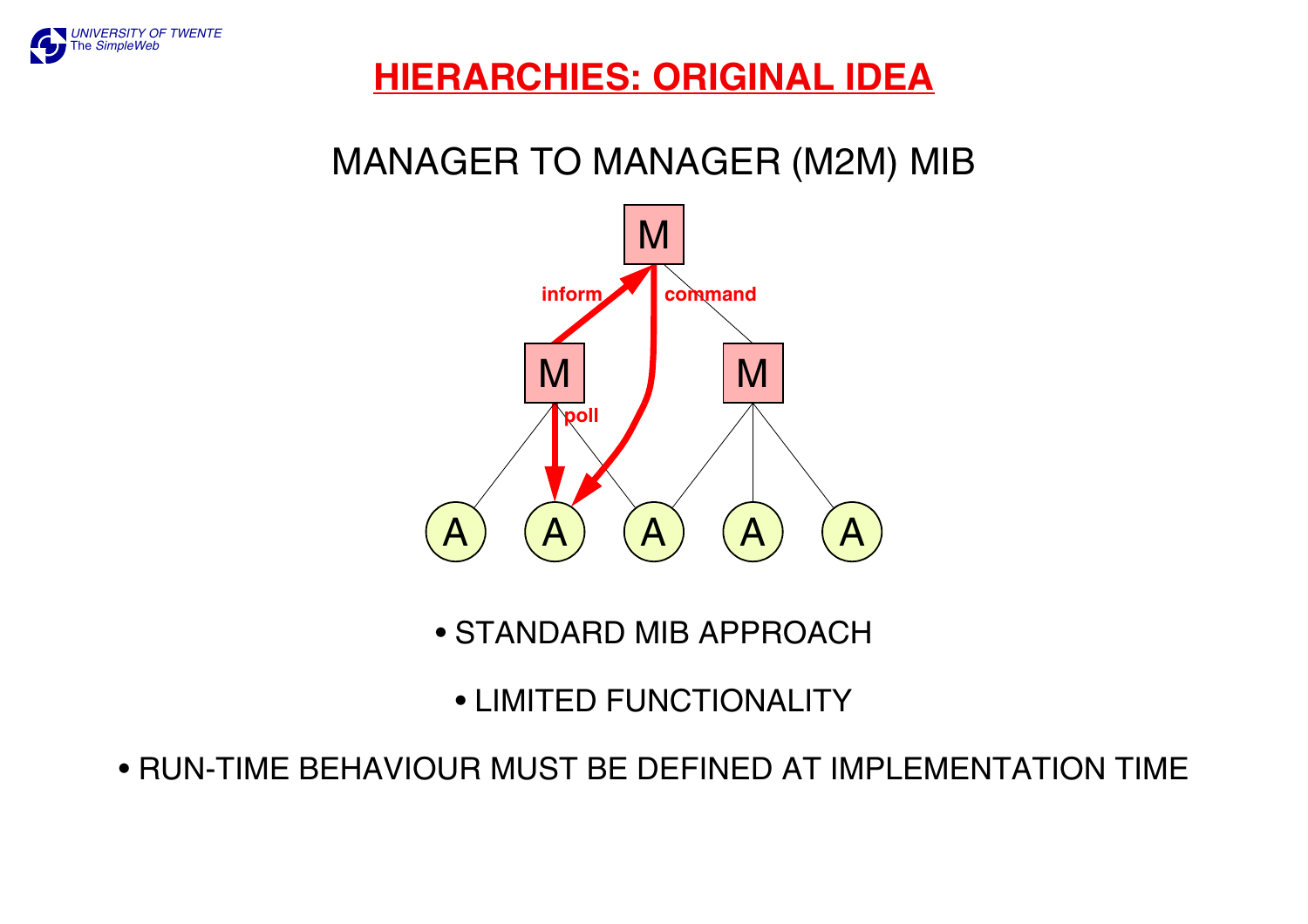

### **HIERARCHIES: STATUS**

## WORK HAS MOVED TO A SEPARATE DISTRIBUTED MANAGEMENT GROUP (DISMAN)

## THREE APPROACHES ARE STANDARDIZED:

• MIB BASED (EXPRESSION, EVENT AND NOTIFICATION LOG MIB)

- SCRIPT BASED (SCRIPT AND SCHEDULE MIB)
- REMOTE OPERATIONS BASED (REMOPS MIB)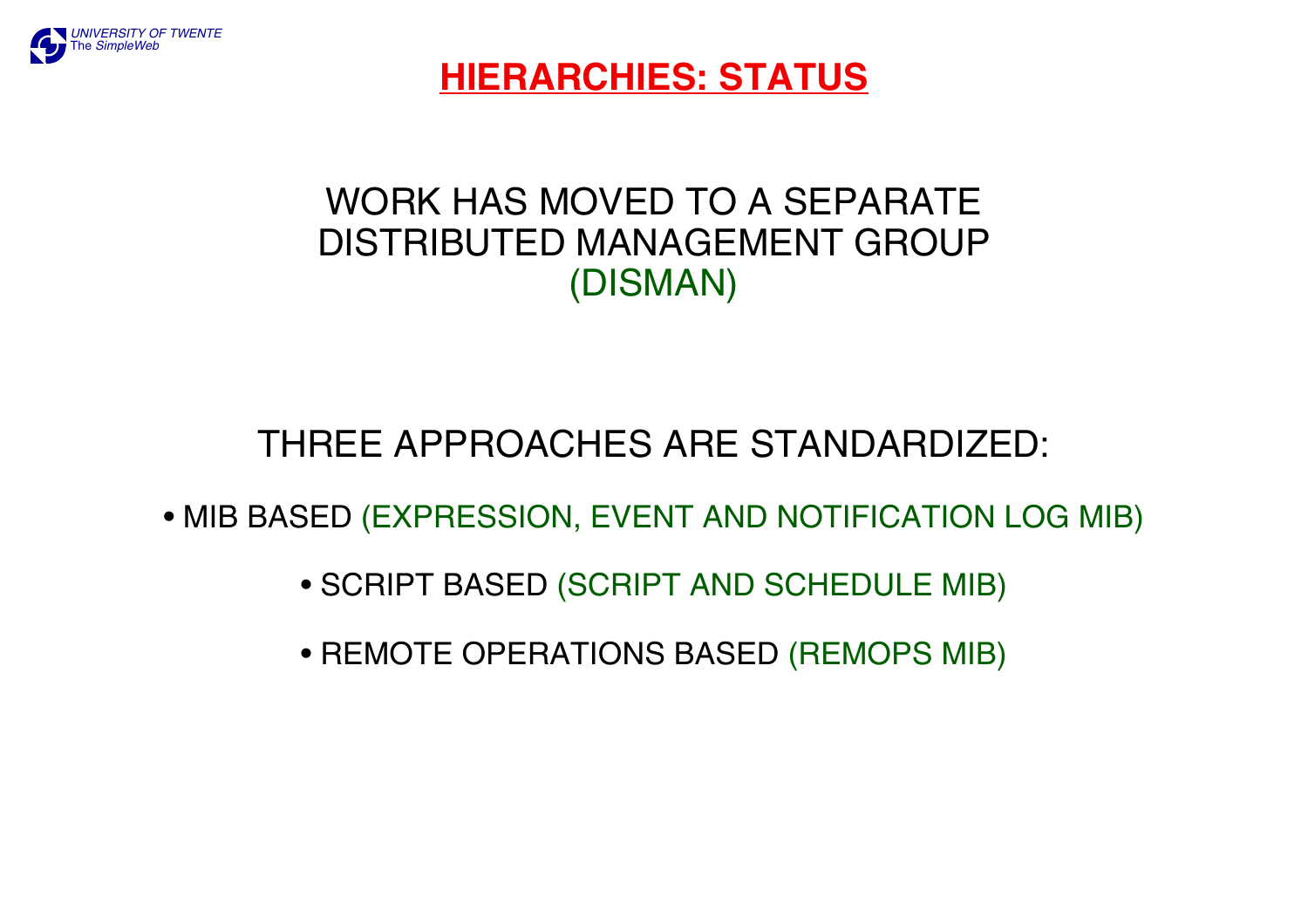

### **SNMPv2 SECURITY: WHAT HAPPENED?**

#### APRIL 1993:

PROPOSED STANDARD FOUR EDITORS SECURITY BASED ON *PARTIES* FIRST PROTOTYPES APPEARED SOON

JUNE 1995:

*PROPOSED STANDARD REJECTED BY TWO OF THE ORIGINAL EDITORS!*

### AUGUST 1995:

GENERAL AGREEMENT THAT PARTY BASED MODEL WAS TOO COMPLEX! MANY NEW PROPOSALS APPEARED: • SNMPv2C: COMMUNITY BASED

• SNMPv2U: USER BASED

• ...

#### 1997:

NEW SNMPv3 WORKING GROUP WAS FORMED WITH NEW EDITORS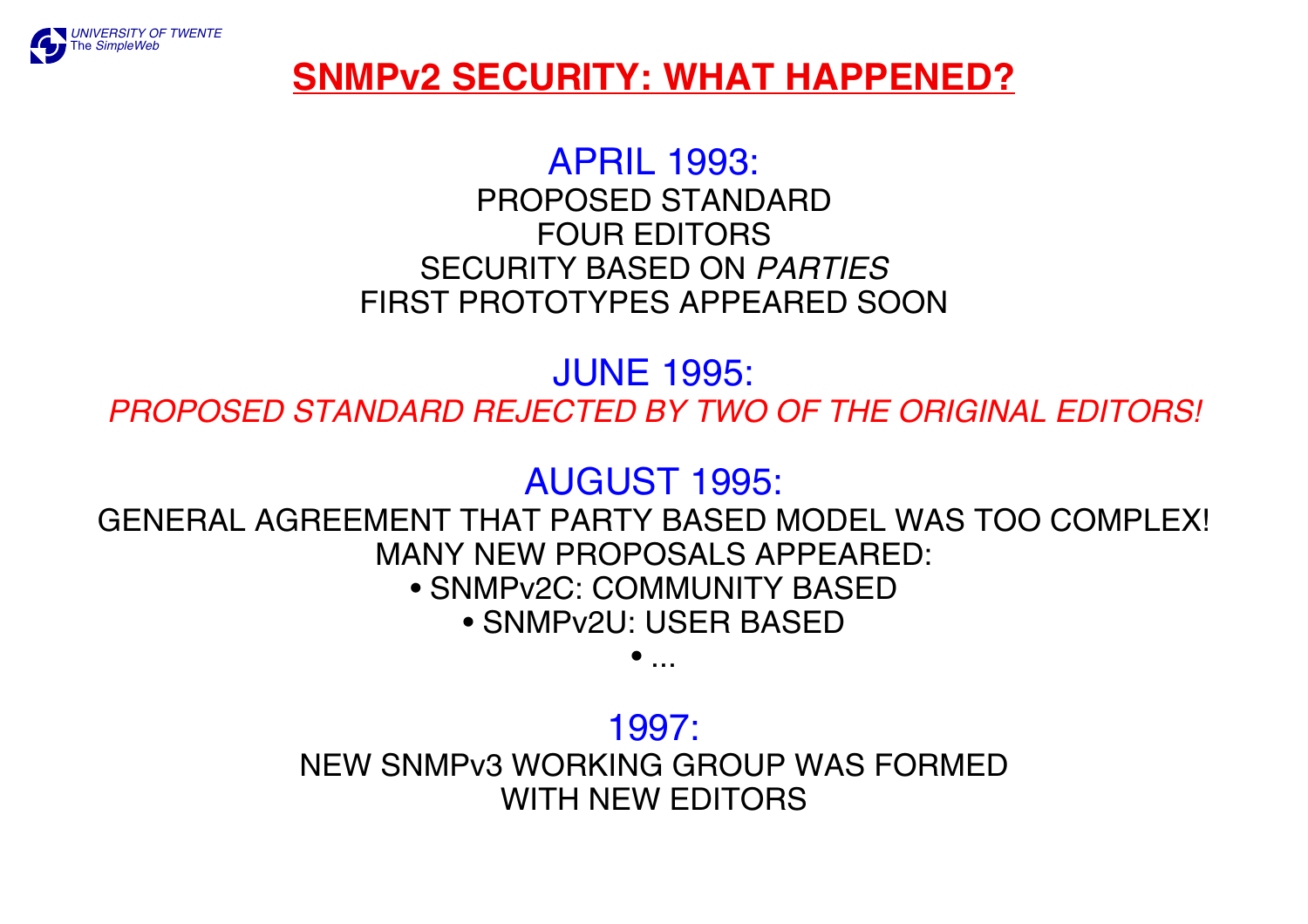

## **SNMPv2 PROTOCOL OPERATIONS**

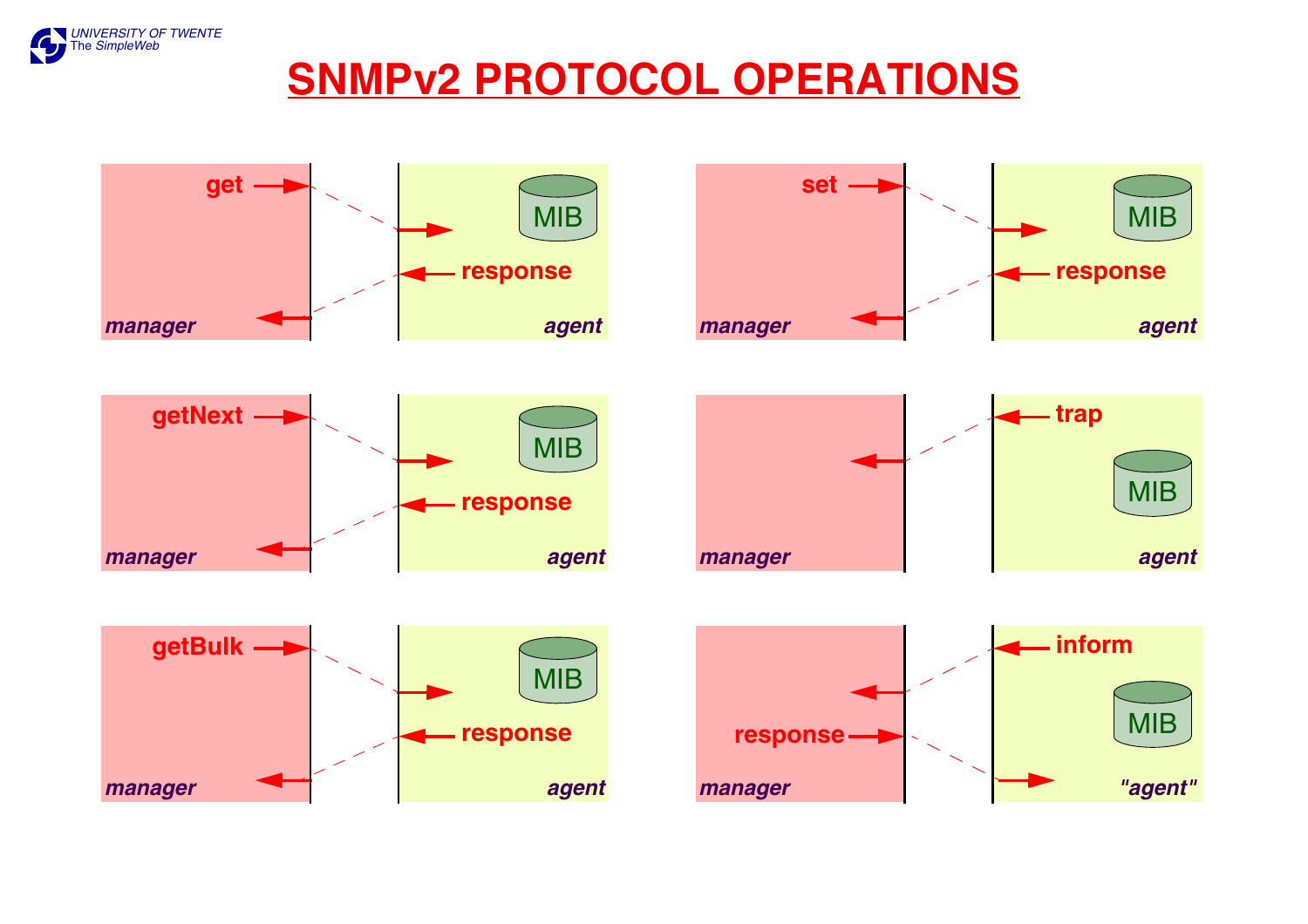

**GET**



## SIMILAR TO SNMPv1, EXCEPT FOR "EXCEPTIONS"

## POSSIBLE EXCEPTIONS:

- noSuchObject
- noSuchInstance

## EXCEPTIONS ARE CODED WITHIN THE VARBINDS

EXCEPTIONS DO NOT RAISE ERROR STATUS AND INDEX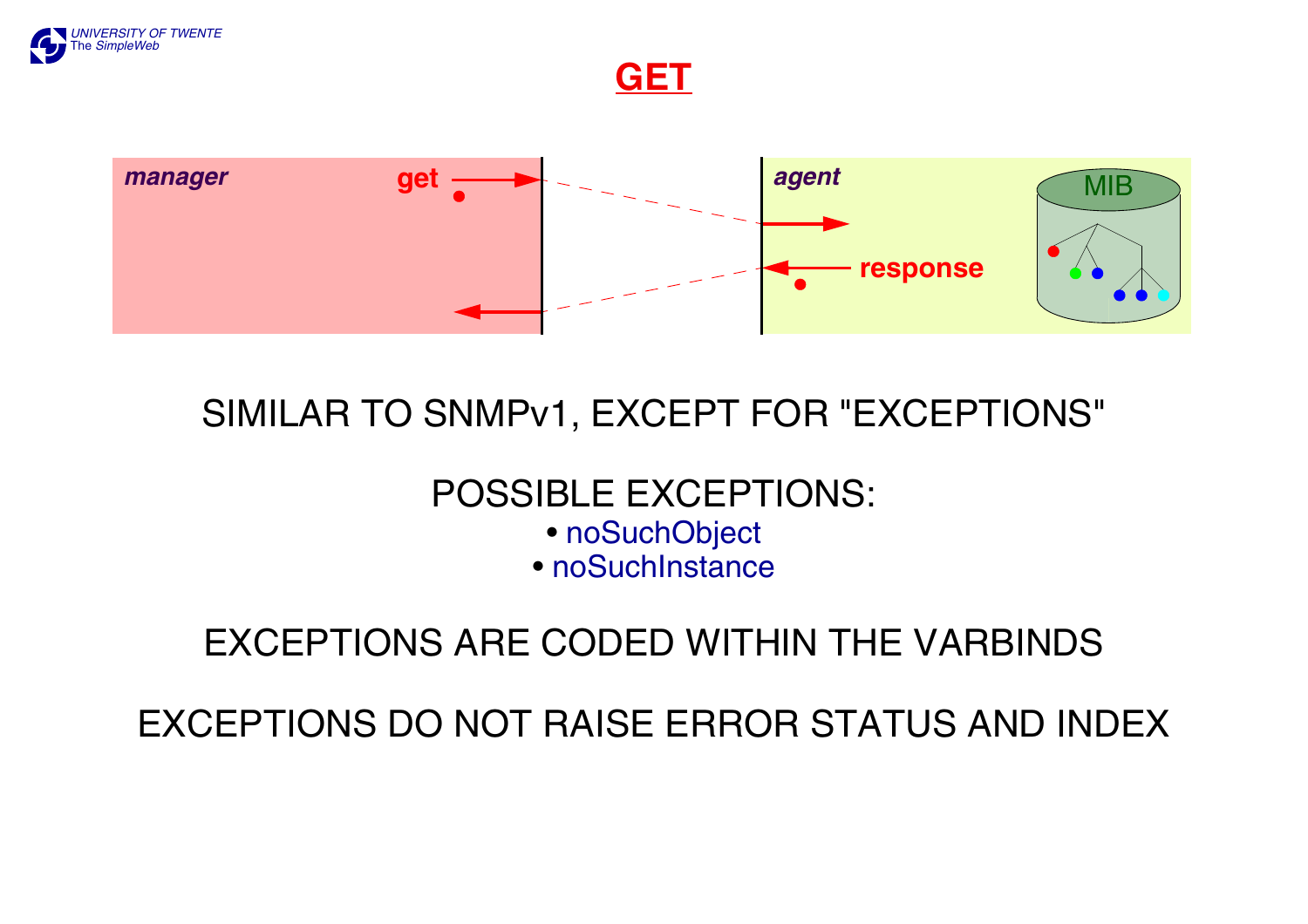

#### **GET EXAMPLES**

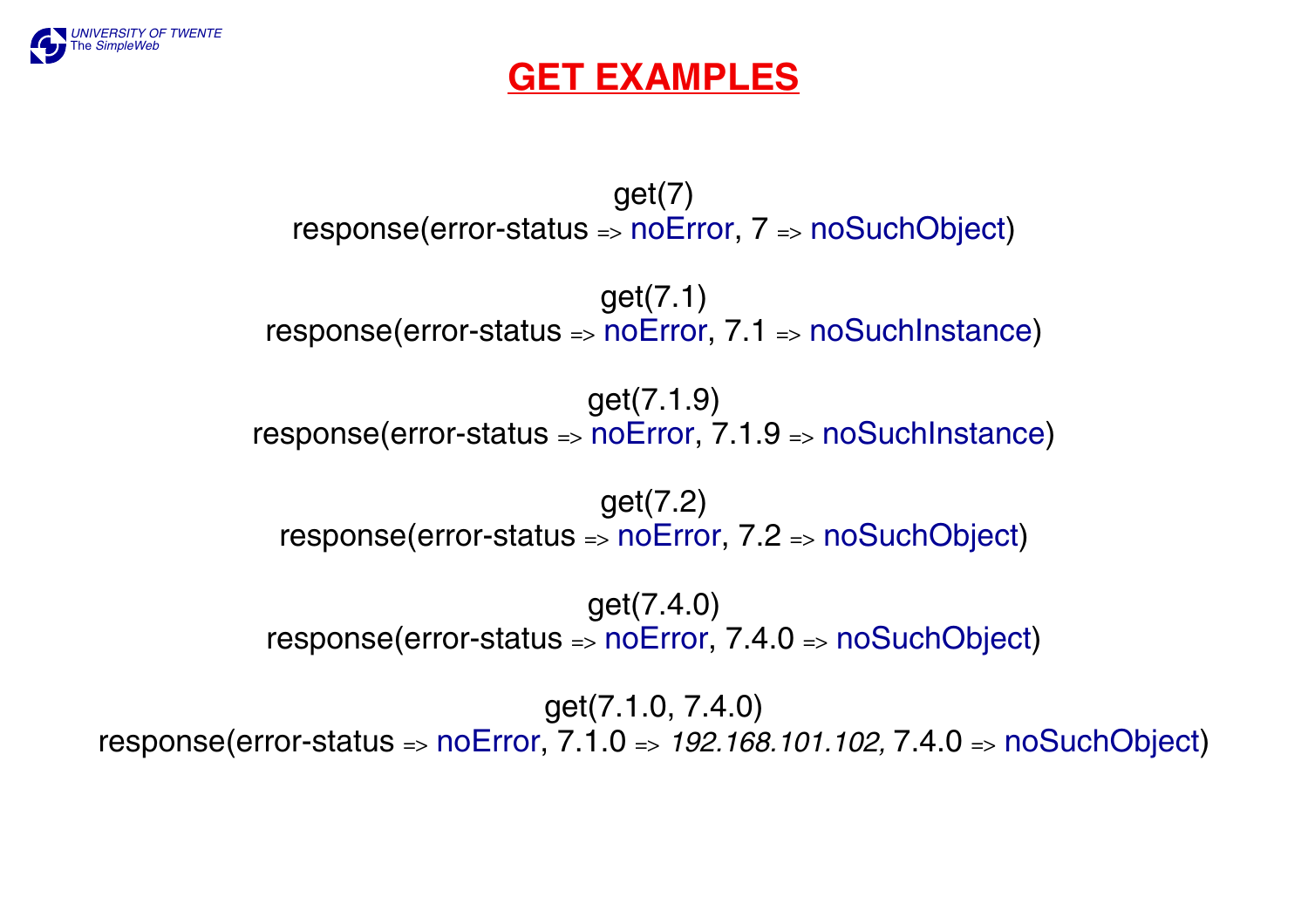

#### **GET-NEXT**



## SIMILAR TO SNMPv1, EXCEPT FOR "EXCEPTIONS"

#### POSSIBLE EXCEPTIONS: • endOfMibView

## EXAMPLE

#### getNext(7.4.0) response(error-status => noError,  $7.4.0$  => endOfMibView)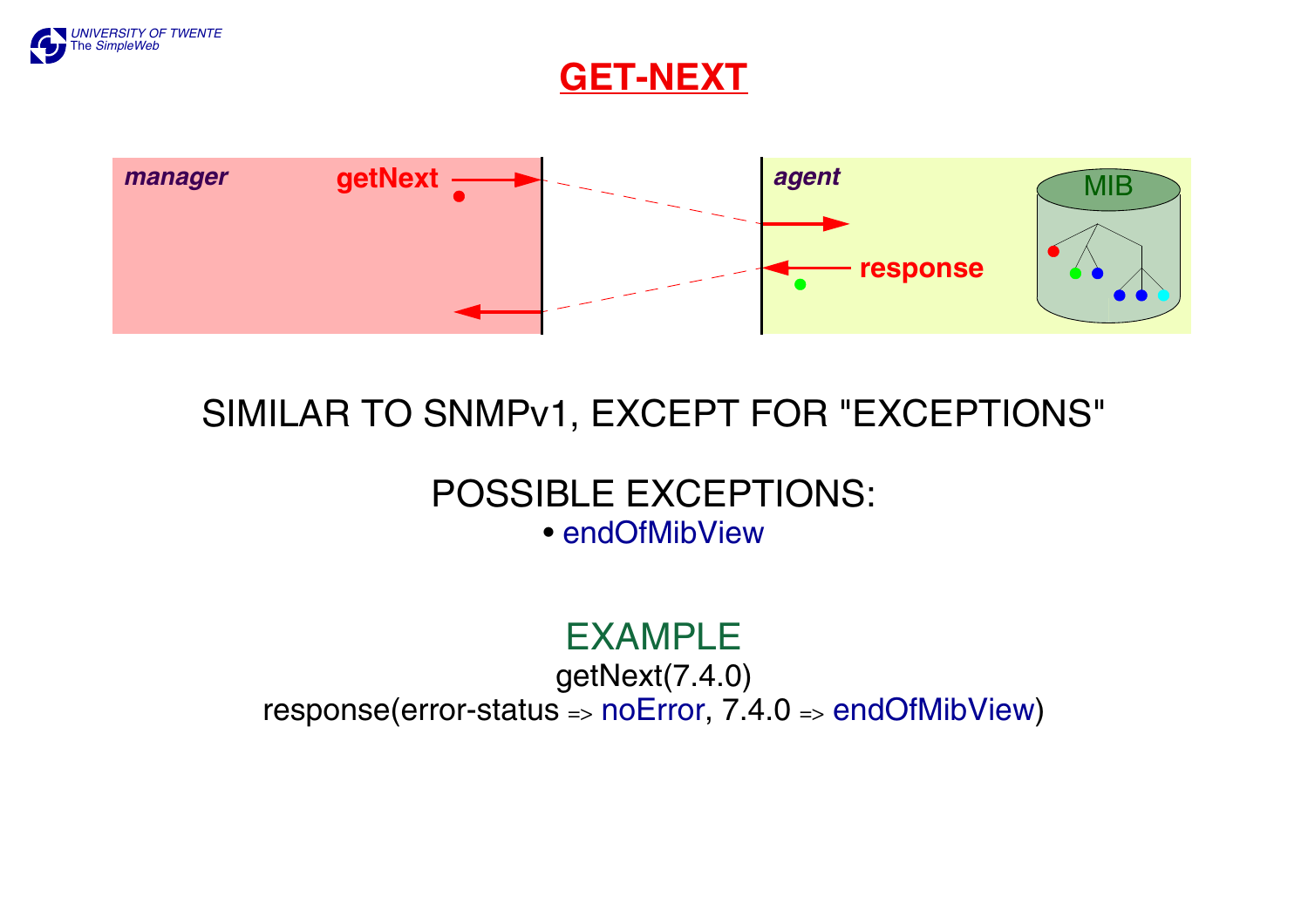

#### **GET-BULK**



## NEW IN SNMPv2

## TO RETRIEVE A LARGE NUMBER OF VARBINDS

## IMPROVES PERFORMANCE!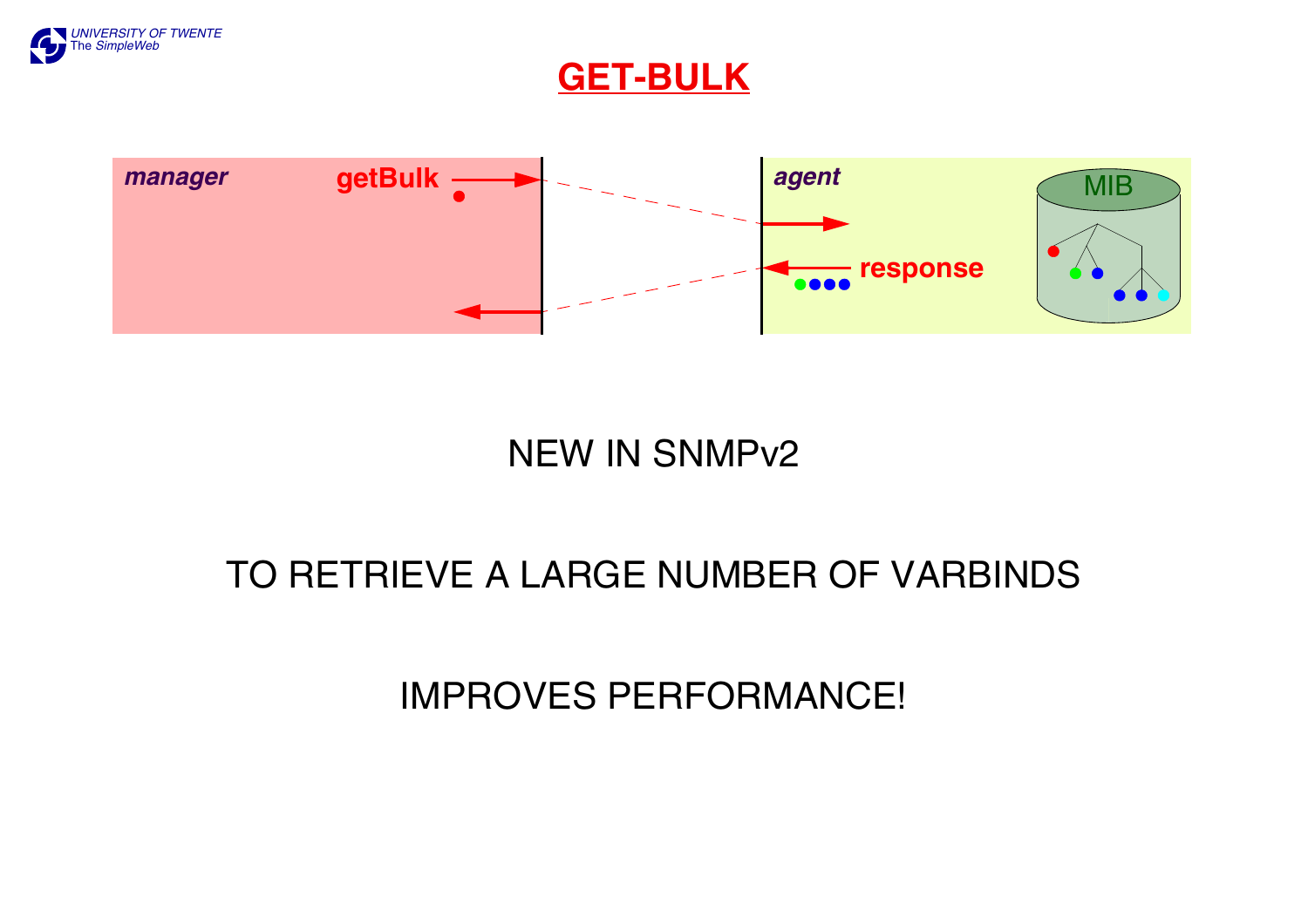

#### **GETBULK PERFORMANCE**

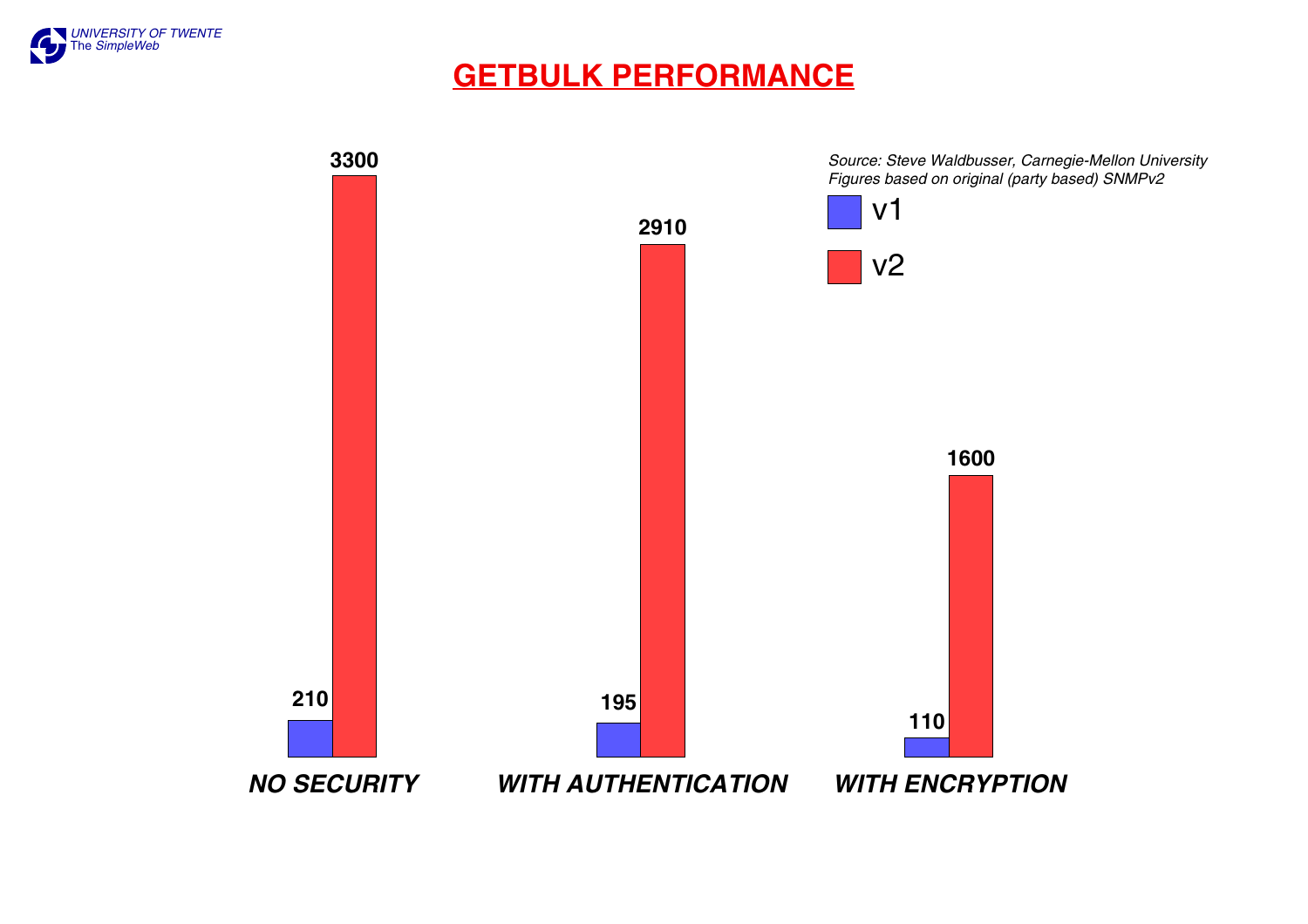

#### **GET-BULK**

### getBulk REQUEST HAS TWO ADDITIONAL PARAMETERS:

• non-repeators

• max-repetitions

• THE FIRST N ELEMENTS (non-repeators) OF THE VARBIND LIST ARE TREATED AS IF THE OPERATION WAS A NORMAL getnext OPERATION

> • THE NEXT ELEMENTS OF THE VARBIND LIST ARE TREATED AS IF THE OPERATION CONSISTED OF A NUMBER (max-repetitions) OF REPEATED getnext OPERATIONS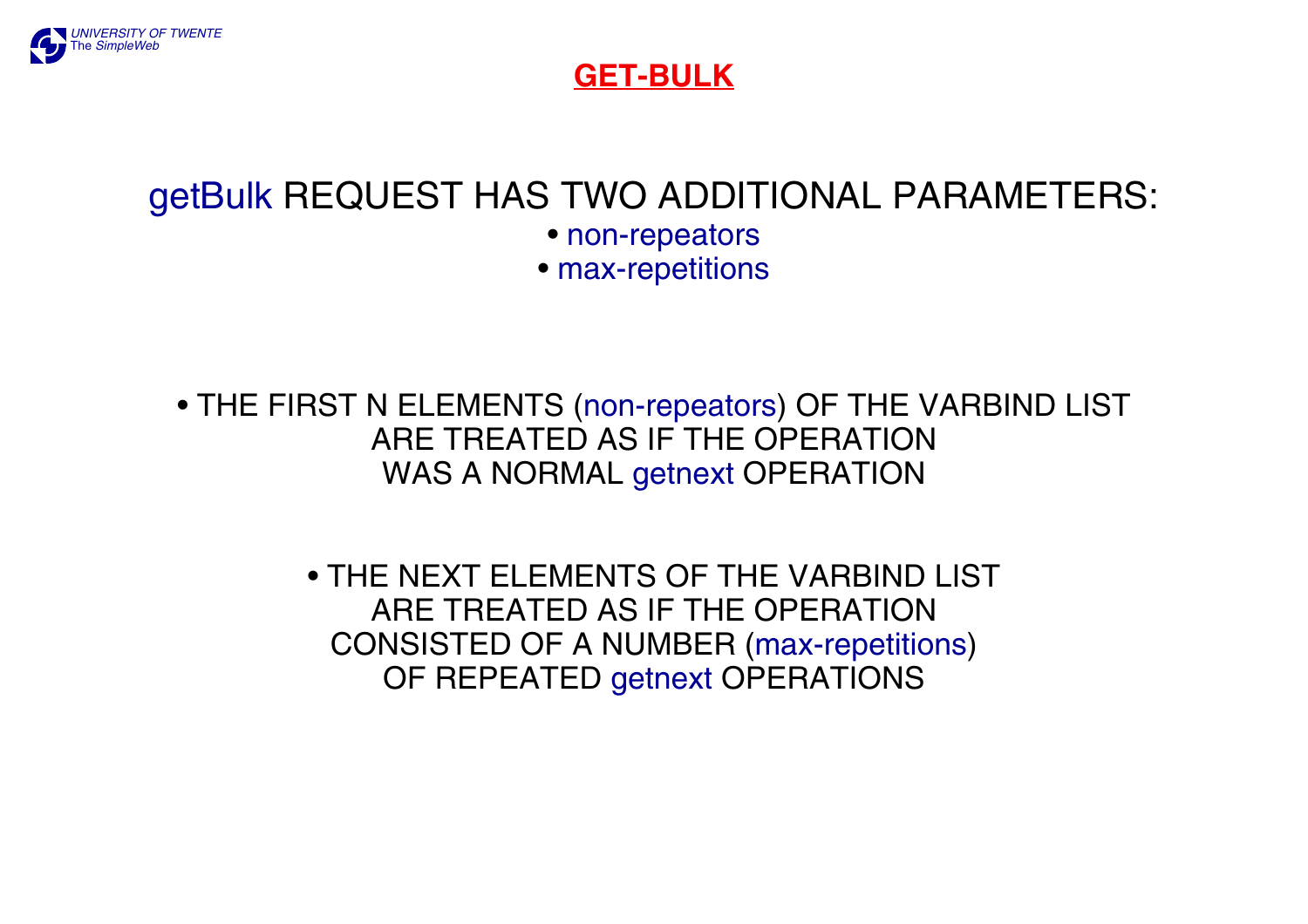

#### **GET-BULK**

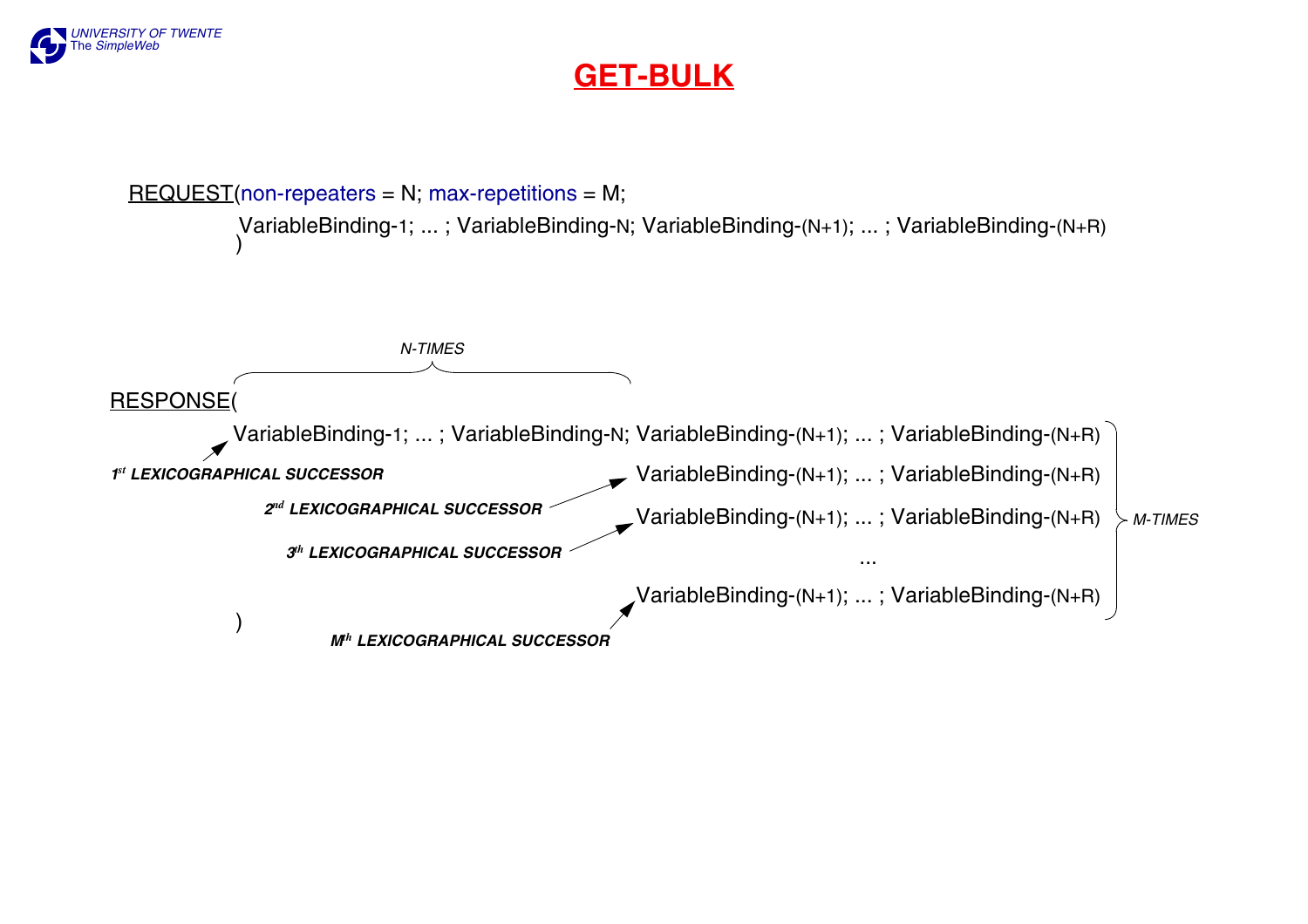

#### **GET-BULK EXAMPLE**

 $getBulk(max-repetitions = 4; 7.1)$ 

response( 7.1.0 => *192.168.101.102* 7.2.1.0 => *printer-1* 7.2.2.0 => *123456* 7.3.1.1.2.1 => *2* )

getBulk(max-repetitions = 3; 7.3.1.1; 7.3.1.2; 7.3.1.3)

response( 7.3.1.1.2.1 => *2*; 7.3.1.2.2.1 => *1*; 7.3.1.3.2.1 => *2* 7.3.1.1.3.1 => *3*; 7.3.1.2.3.1 => *1*; 7.3.1.3.3.1 => *3* 7.3.1.1.5.1 => *5*; 7.3.1.2.5.1 => *1*; 7.3.1.3.5.1 => *2*  )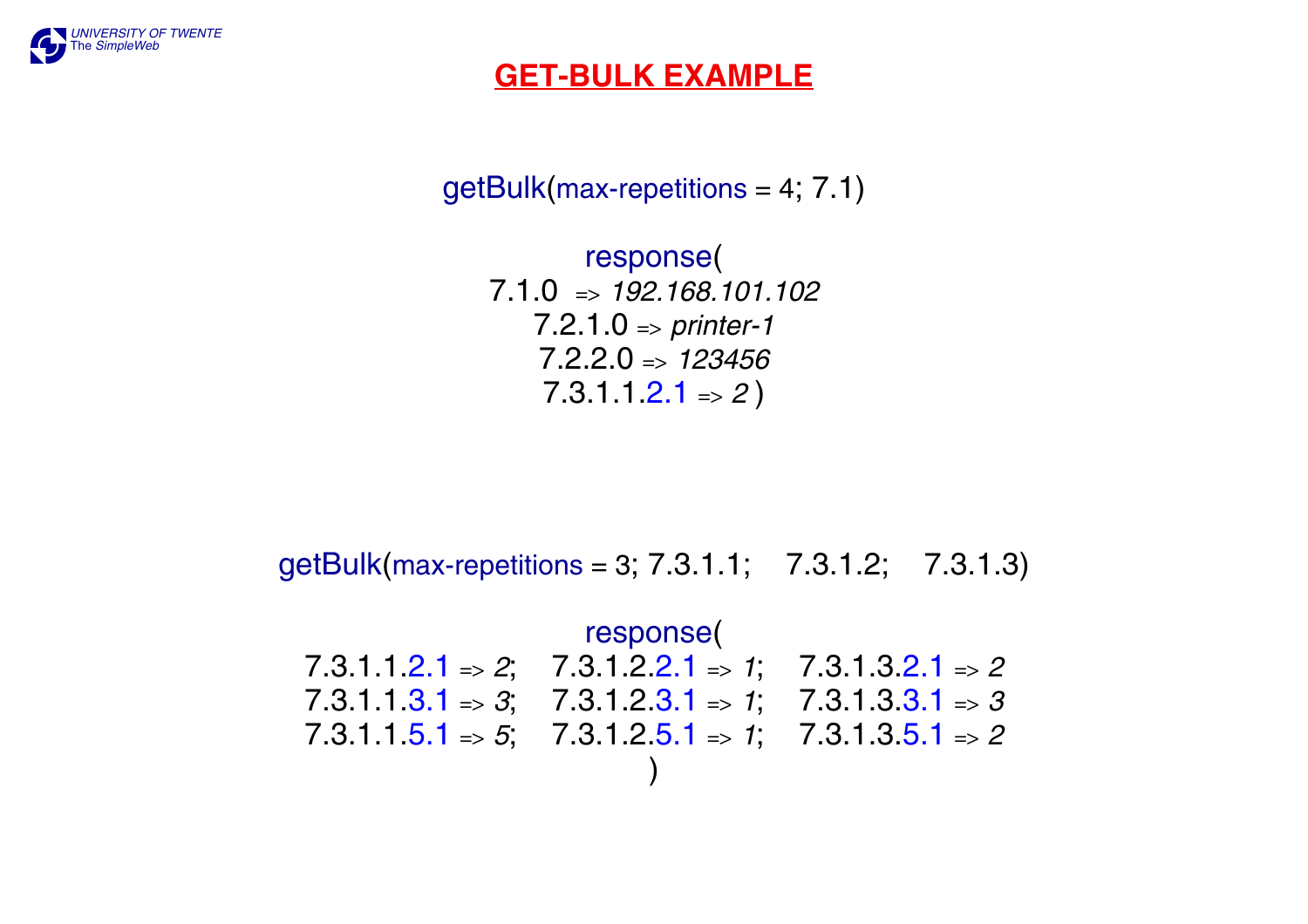**SET**



## SIMILAR TO SNMPv1

#### CONCEPTUAL TWO PHASE COMMIT: • PHASE 1: PERFORM VARIOUS CHECKS • PHASE 2: PERFORM THE ACTUAL SET

MANY NEW ERROR CODES ARE DEFINED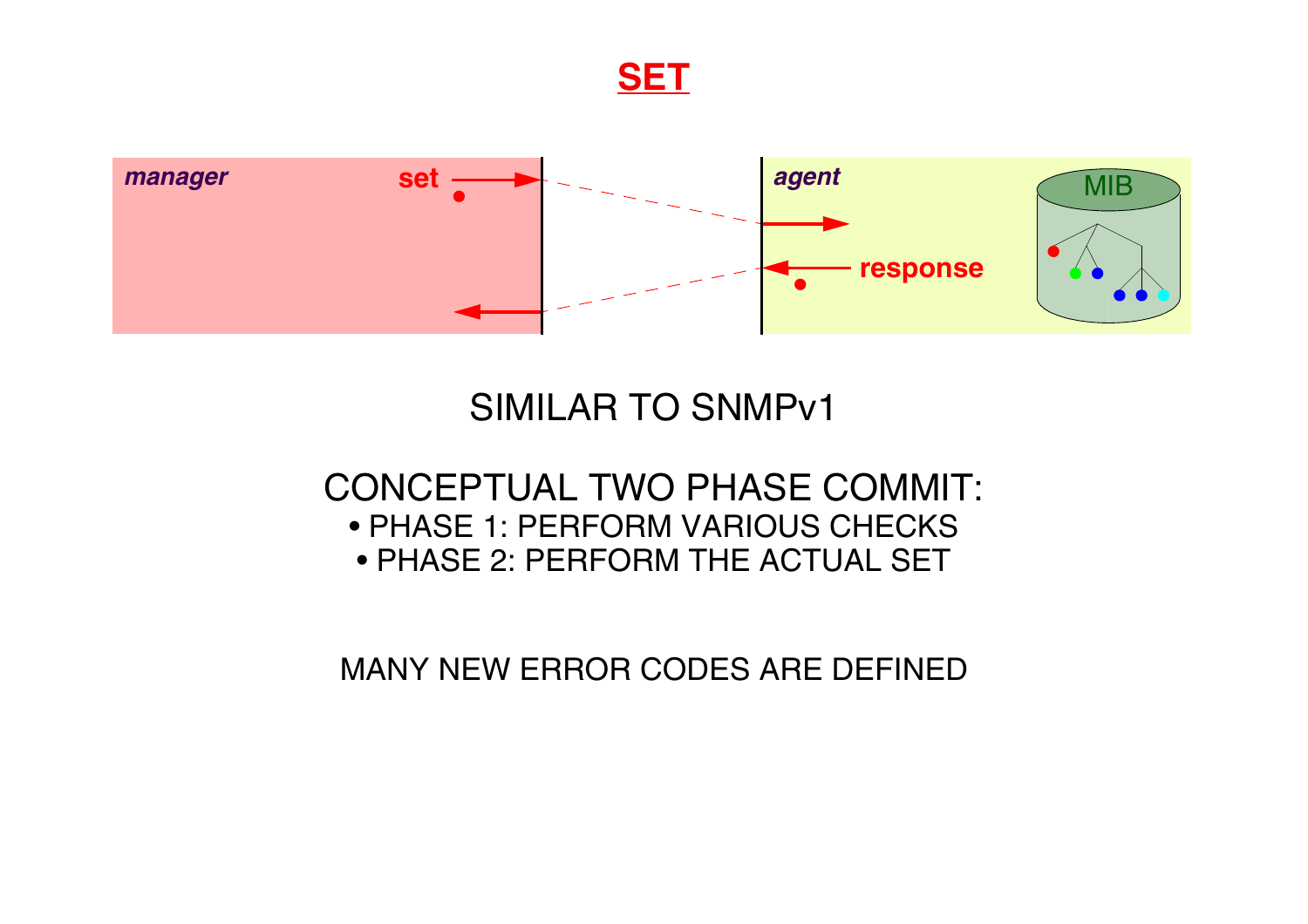#### **NEW ERROR CODES FOR SETS**

## SNMPv1 SNMPv2

*PHASE 1:*

badValue badValue badValue badValue badValue noSuchName noSuchName noSuchName noSuchName genErr genErr

wrongValue wrongEncoding wrongType wrongLength inconsistentValue noAccess notWritable noCreation inconsistentName resourceUnavailable genErr

**CommitFailed** undoFailed

*PHASE 2:*

genErr genErr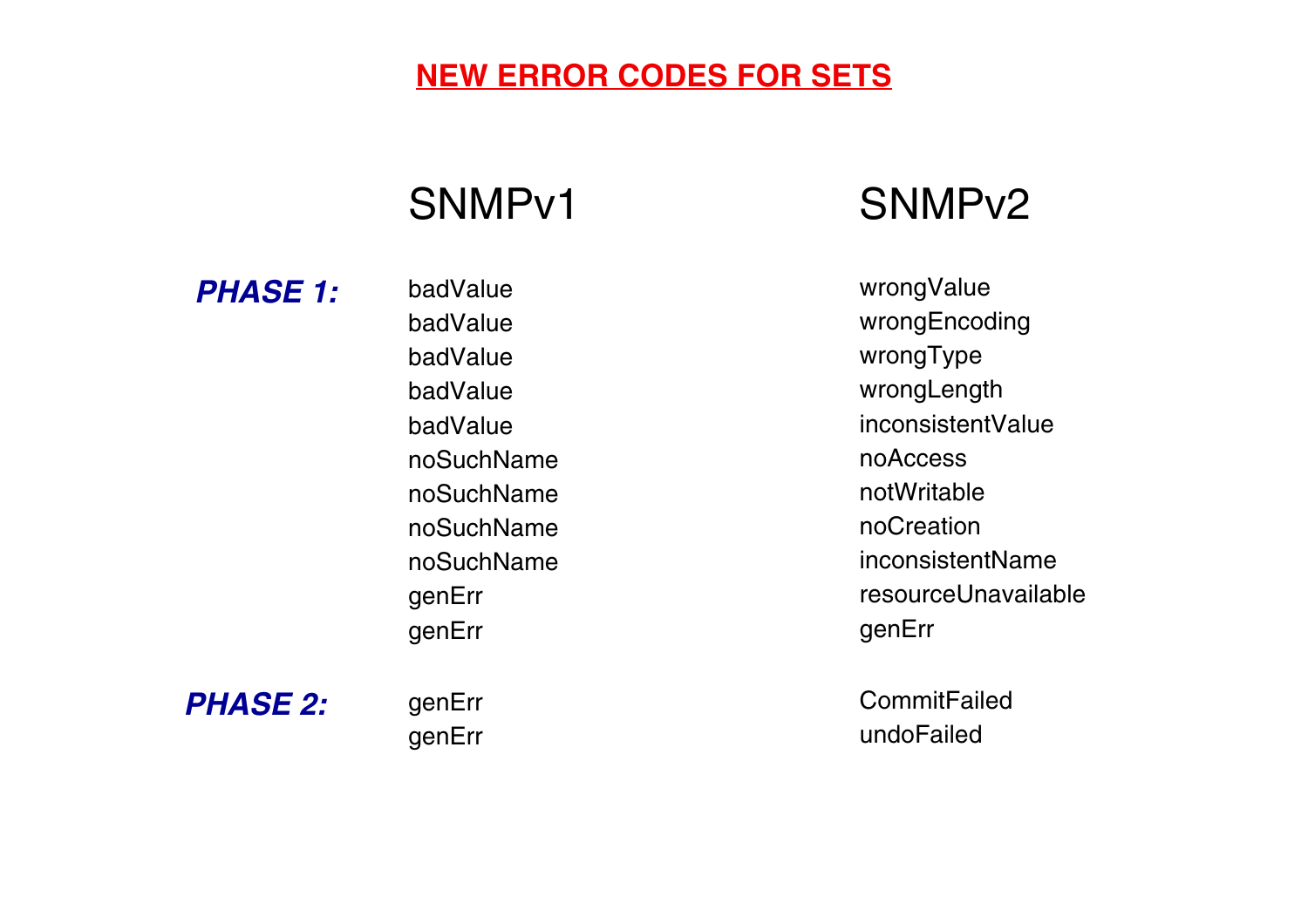#### **TRAP**



• FIRST TWO VARBINDS: sysUptime AND snmpTrapOID • USES SAME FORMAT AS OTHER PDUs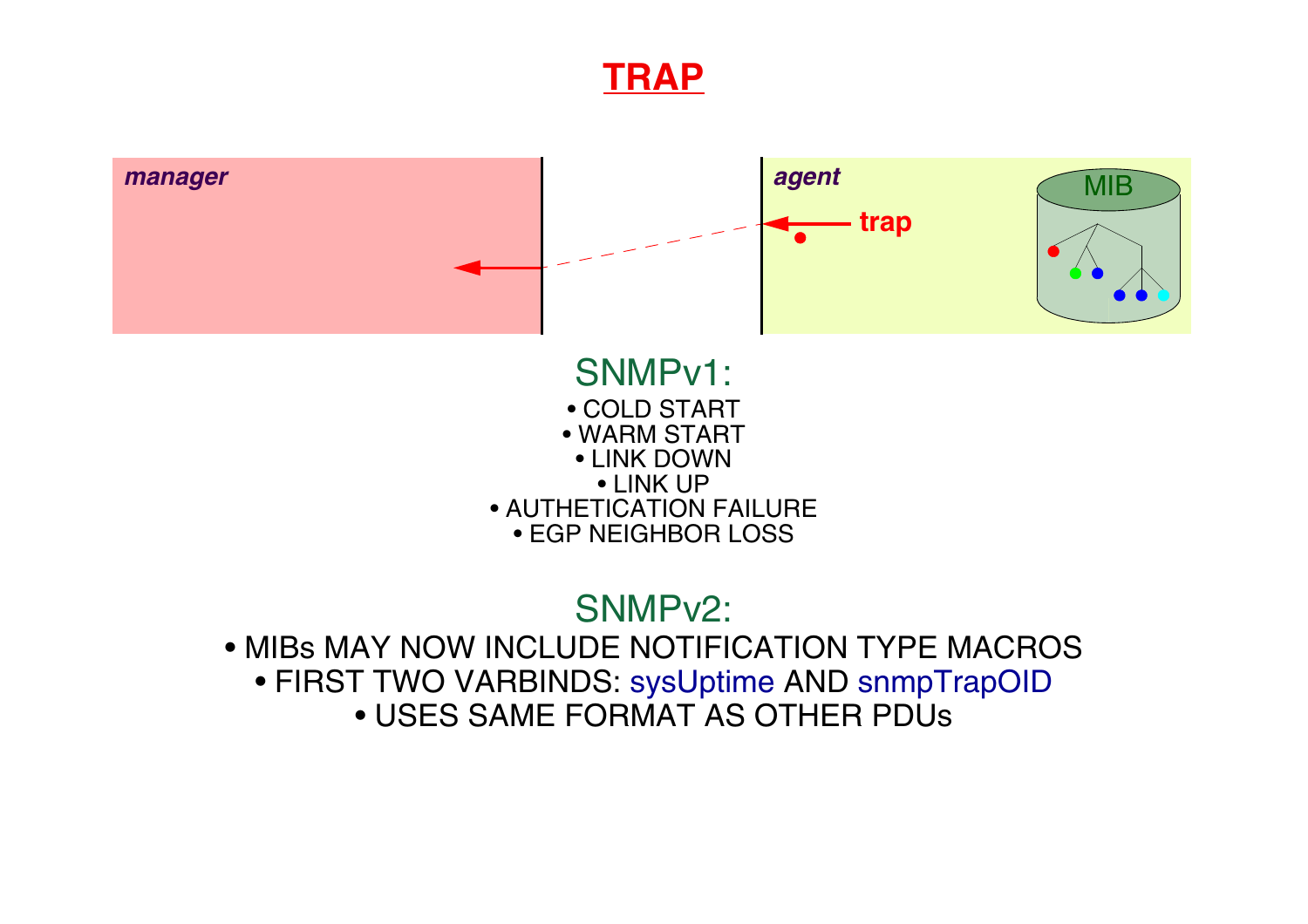#### **EXAMPLE OF NOTIFICATION TYPE MACRO**

```
linkUp NOTIFICATION-TYPE
OBJECTS {ifIndex}
STATUS current
DESCRIPTION "A linkUp trap signifies that the entity
             has detected that the ifOperStatus
             object has changed to Up"
::= {snmpTraps 4}
```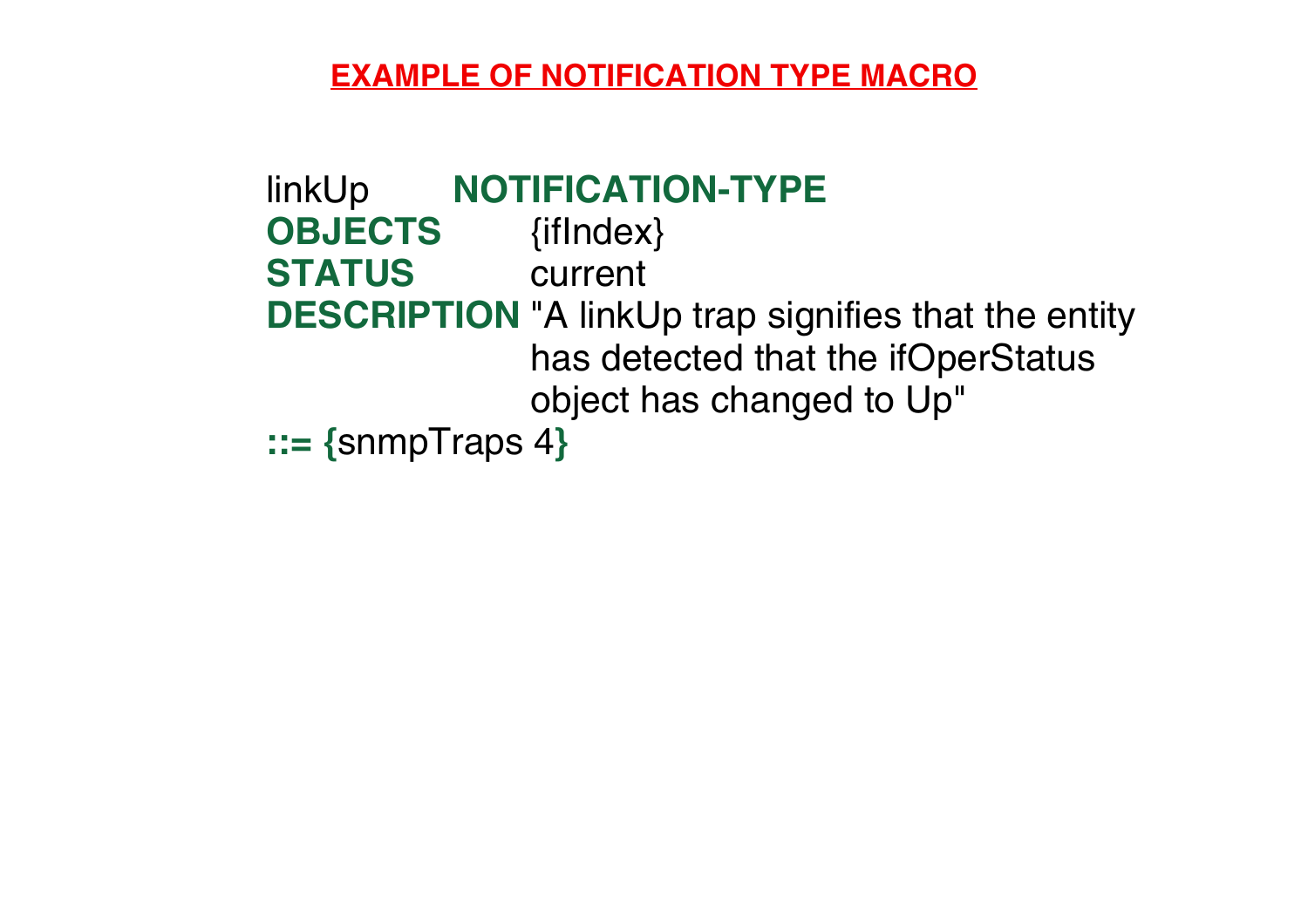#### **INFORM**



## CONFIRMED TRAP

#### ORIGINALLY TO INFORM A HIGHER LEVEL MANAGER

#### SAME FORMAT AS TRAP PDU

POSSIBLE ERROR: tooBig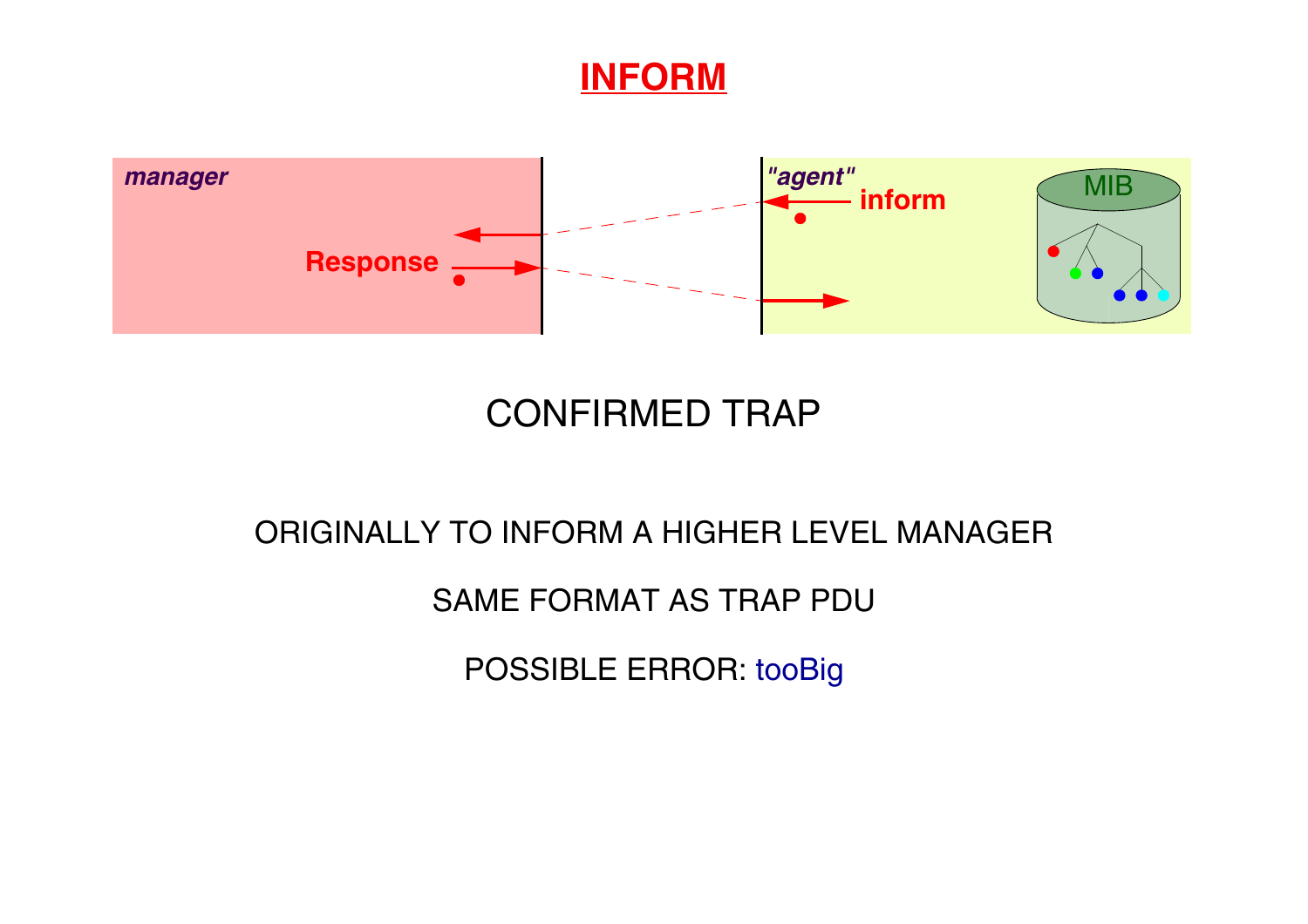



# NEW PDU TO SIGNAL PROTOCOL EXCEPTIONS / ERRORS

## NO SEMANTICS DEFINED IN SNMPv2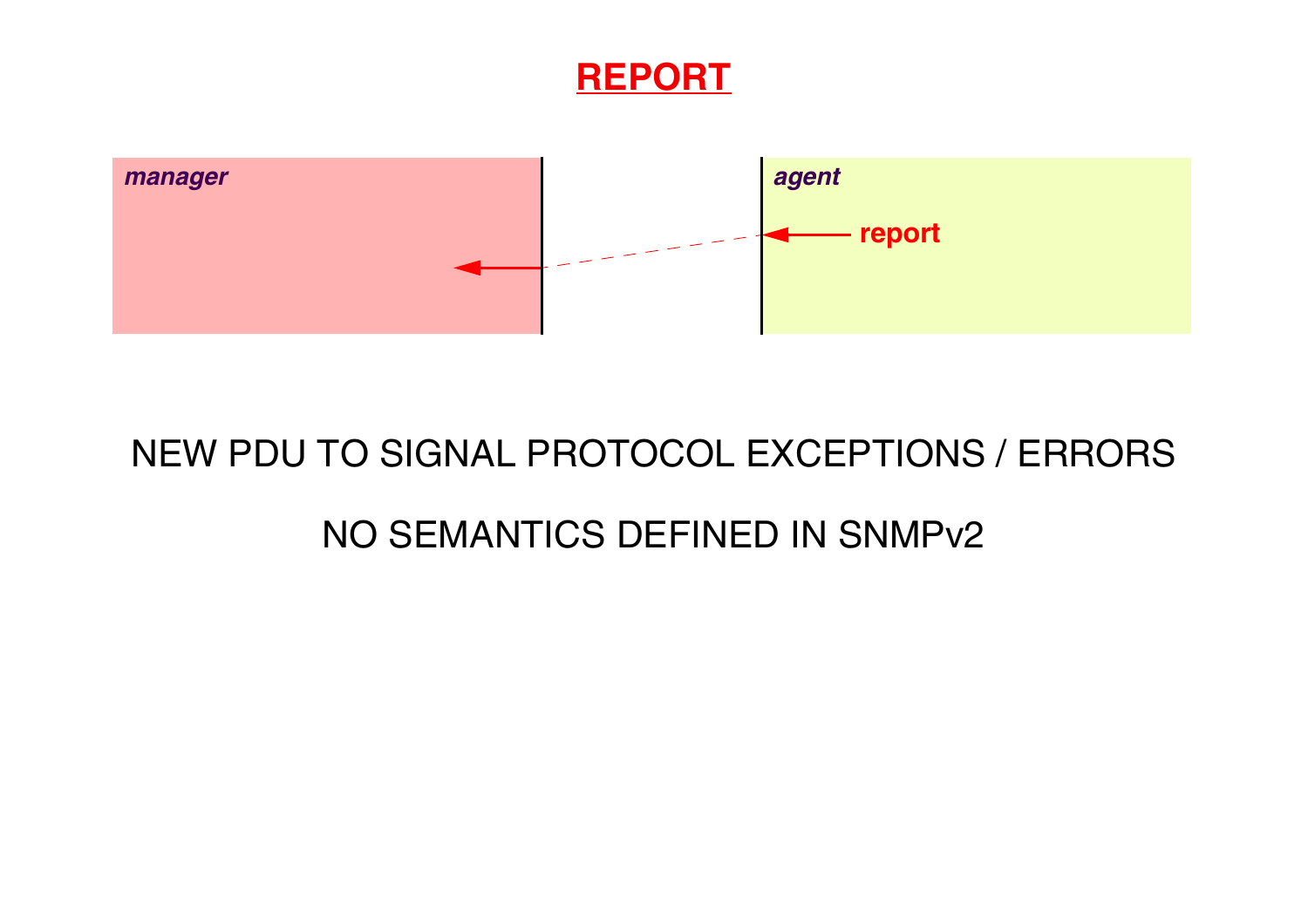## **TRANSPORT DEPENDANCE**

SNMPv1: • UDP

SNMPv2: • UDP • CLNS (OSI) • DDP (APPLETALK) • IPX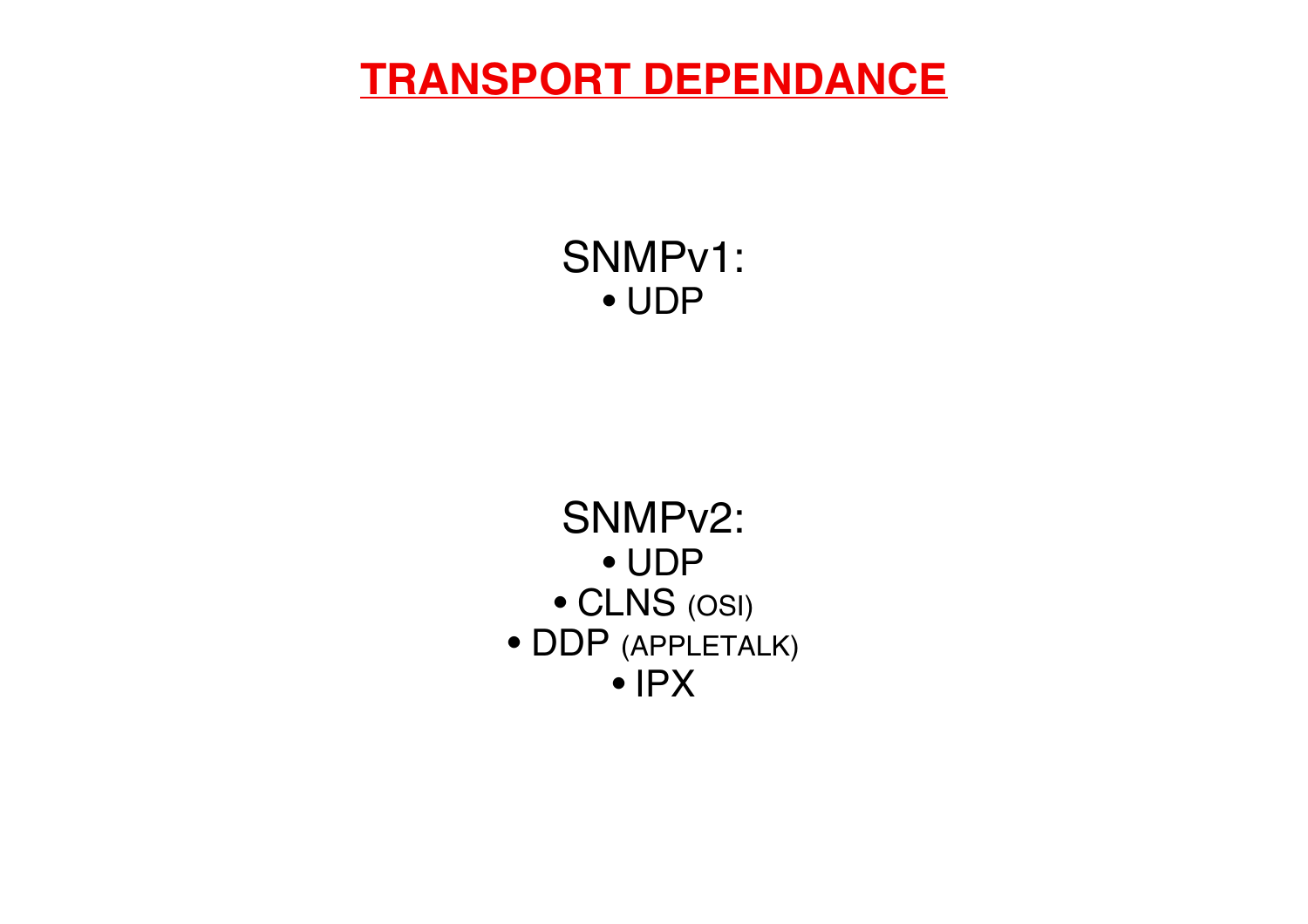![](_page_22_Picture_0.jpeg)

COMMUNICATION MODEL • FULL STANDARD • RFC 3416, RFC3417

#### SECURITY MODEL - SNMPv2C: • COMMUNITY BASED SNMP • SAME 'SECURITY MECHANISMS' AS SNMPv1 • HISTORIC • RFC 1901

SECURITY MODEL - SNMPv2U:

• USER BASED SECURITY (AUTHENTICATION / ENCRYPTION / ACCESS CONTROL) • HISTORIC • RFC 1909, RFC1910